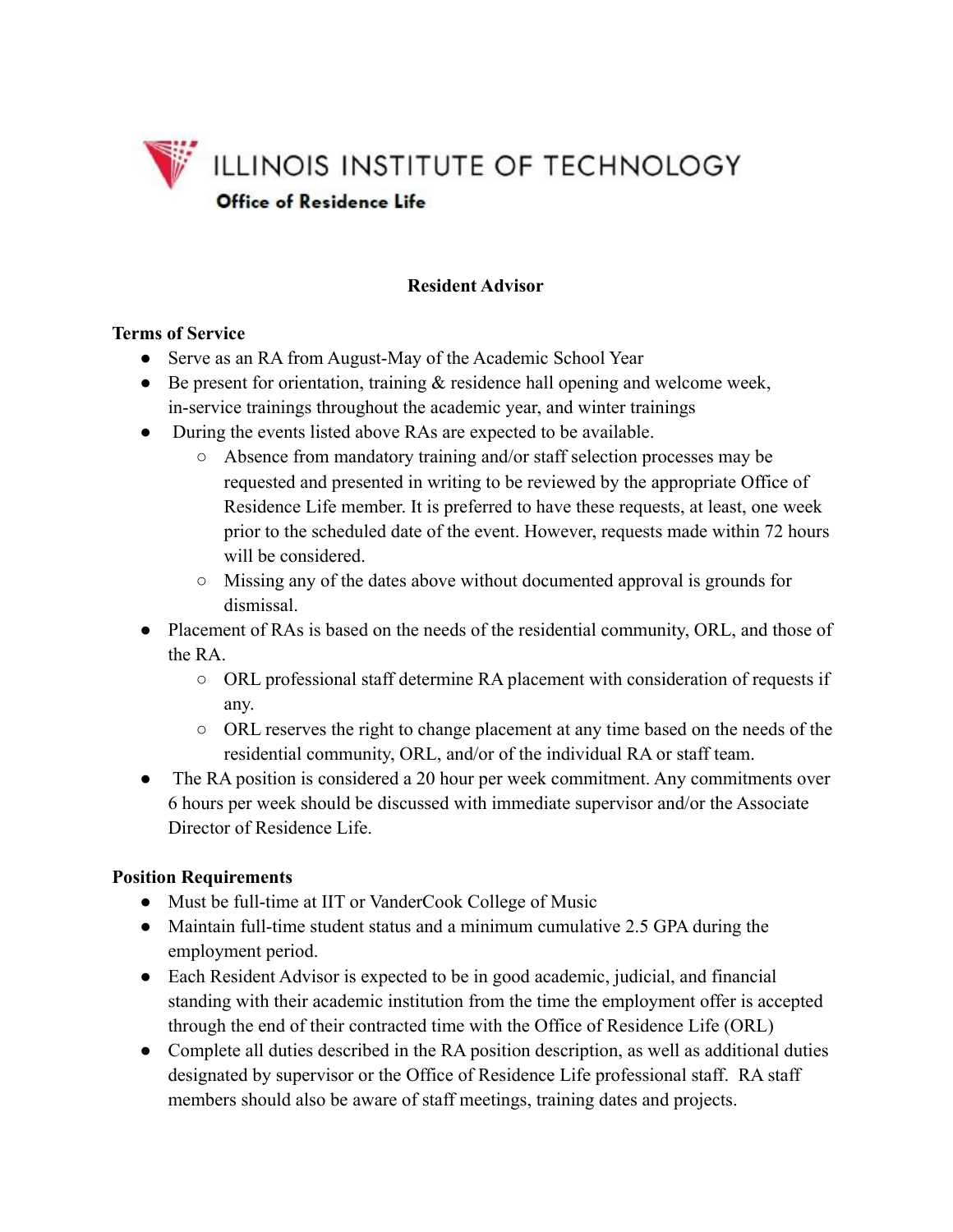• Failure to meet expectations of the RA position may result in disciplinary action, per the Resident Advisor Accountability Process (RAAP). Returning RAs and RAs placed in learning communities may have additional expectations that still fall within the scope of the RA agreement above those of other RAs.

# **Departmental Expectations**

- Understand, support, follow, and enforce the policies outlined in the Illinois Tech Student Code of Conduct and Office of Residence Life Handbook.
- Understand and follow terms listed Payroll Policy.
- Understand and follow terms listed in the Confidentiality Agreement.
- Understand and follow terms listed in the Key Policy.
- Understand and follow all Illinois Tech and Office of Residence Life policies and procedures.
- Must model behavior consistent with Illinois state and federal laws.
- Understand, uphold, and support the Mission Statements and Commitment to Diversity of Illinois Tech and Office of Residence Life.
- Meet expectations set by the Resident Advisor Accountability Process (RAAP).
- Promote a community that is respectful and free from sexual harassment/misconduct. As a designated mandatory reporter, Resident Advisors are obligated to report knowledge they have of any sexual harassment/misconduct whether the behavior occurred on or off campus. Additional training will be provided.
- Be visible and available on assigned floor community.
- Assist residents with personal and academic well-being. Develop positive relationships with each resident.RAs will serve in a duty rotation to be scheduled during Fall and Spring Pre-service trainings. RAs should expect to be on duty at least one week night each week, and on a rotation that includes weekend duty approximately once a month.
	- All IIT break periods (winter break, spring break, etc.) operate on break duty shifts, which are 24 hours.
- E-mails and phone calls should be replied to within a 48-hour time period. This standard does not include emergency situations, which require an immediate response.
- Document all incidents involving out of the ordinary occurrences and policy violations within the residence halls. Complete an incident report by 8:30am the following business day.
- Remain professional through all forms of communication. (Written/Spoken/Social media/Email)
- Complete all procedural tasks including, but not limited to, opening, room changes, room inspections and closing.
- Attend regularly scheduled one-on-one meetings with immediate supervisor.
- Take proper care of equipment issued to fulfill role including, but not limited to, duty phones, keys, and Leadership Office supplies.